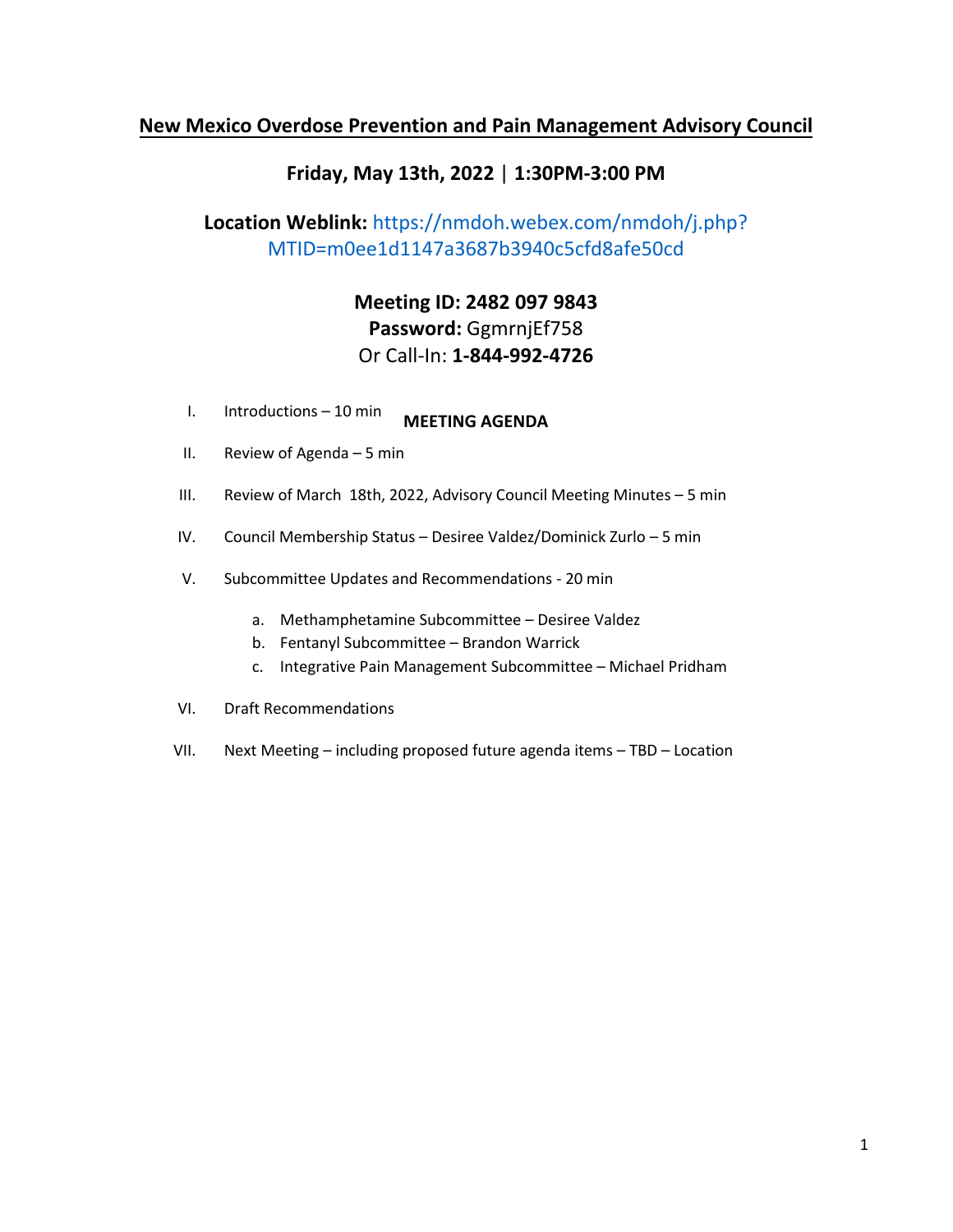## **Overdose Prevention and Pain Management Advisory Council Meeting Minutes**

**March 18th, 2022 | 1:30 to 3:00 PM Location:** WebEx **Link to Meeting Recording:** 

<https://nmdoh.webex.com/nmdoh/ldr.php?RCID=409ec7d63d9420cd89c4a9fac00d45de> **Password:** RiSANqE5

#### **COUNCIL MEMBER ATTENDANCE**

**PRESENT:** Neal Bowen, Elizabeth Boyce, Ernie Dole, Liz Dyer, Phillip Fiuty, Leslie Hayes, Steve Jenkusky, Liz Lacouture, Andrea Maloney, Cheranne McCracken, Scott McFaul, Darcy Pope Wyatt, Chuck Schumacher, Randall Starling, Brandon Taylor, Brandon Warrick, Dominick Zurlo

**ABSENT:** Monica Arencon-Smith, Mackenzie Enriquez, Joanna Katzman, Jennifer Weiss-Burke

**QUORUM: Yes**

**Attendees:** Erica Abeyta, Wence Asonganyi, Brenda Bishop, Elizabeth Bisio, Carlos Briano, Amy Buesing, Danell Callen, Alisha Campbell, Flor Cano-Soto, Margaret Chavez, Eric Chavez, Jaime Davis, Celia Fisher, Gary French, Anna Geer, Laura Goldberg, Elene Gusch, Athena Huckaby, LaShai Jake, Annie Jung, Robert Kelly, Valerie Kling, Andrew Knox, Naomi Lane, Teryn Lem, Andrea Lohse, Diana Lopez, Kathryn Lowerre, "Maggie", Paul Maldonado, Brenda Martinez, Dieu Hue Nguyen, AJ Pacheco, Brooke Parish, Donette Perkins, Hayley Peterson, Janet Popp, Michael Pridham, Galina Priloutskaya, Chloe Reichelt, Angelica Renteria-Helms, Michelle Rincon, Toby Rosenblatt, Julie Rwan, Art Salazar, Joann Sanchez, Dawn Sanchez, Nancy Sanchez, Laura Schwartz, Frank Schwebel, Erin Semler, Carrie Shaver, Aryan Showers, Michael Sievert, Janet Simon, Hilary Stim, Josh Swatek, Mikiko Takeda, Chris Trujillo, Desiree Valdez, Raquel Guzman Vega

#### **MEETING MINUTES**

#### **I. Introductions (2:44)**

- **a.** The meeting format for introductions moving forward will be for voting council members to introduce themselves and when a meeting attendee from the public wants to speak, they can introduce themselves at that time.
- **b.** There was a quorum of the Advisory Council members and the council members introduced themselves.

#### **II. Review of Agenda (8:12)**

**a.** The agenda was reviewed with the group. The agenda was unanimously approved.

#### **III. Review of January 14 th, 2022 Advisory Council Meeting Minutes (9:26)**

**a.** The minutes were reviewed with the group and there was unanimous approval of the minutes.

#### **IV. Council Membership Status – Desiree Valdez/Dominick Zurlo (12:47)**

**a.** Dominick reported all 21 seats on the council have been filled. Many people worked hard to get all the appointments processed. Much appreciation was shared for this task being complete for now.